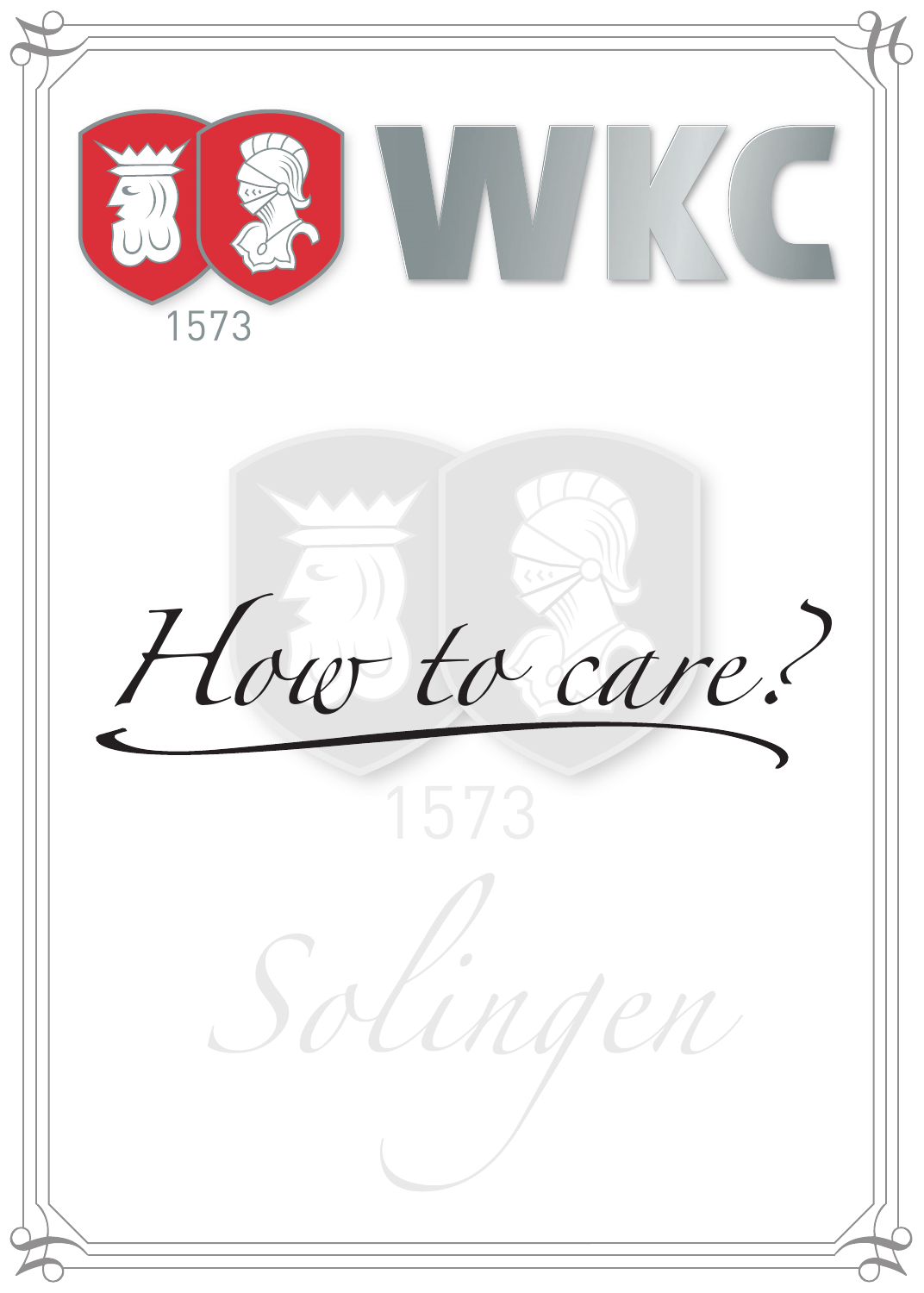### **Care and Maintenance for Swords and Accessories:**

We recommend the following general maintenance guidelines to ensure the optimum life of your sword, saber and accessories:

### **• General - Metal Components:**

- Acids from fingerprints can react with metals and discolour metal components over time.
- Salts and other air contaminants (e.g., formaldehydes from carpets, etc.) can collect on metal surfaces over time and can also cause discoloration.
- Water or humidity can affect all parts of the swords and accessories. They should be kept away from wet or humid conditions. In case the swords or accessories do get wet, please dry them properly by using a soft, dry cloth.
- Periodically, wipe your sword and accessories with a soft,<br>dry cloth. We recommend monthly for harsh environments dry cloth. We recommend monthly for harsh environments (e.g., high humidity, proximity to sea air, cities with heavy smog, etc.) and every few months for less harsh environments. Do not use any chemical-based or other cleaners for belts or sword knots.
- Immediately remove fingerprints and other oil marks with a soft, dry cloth.
- The WKC sword cloth cover also acts as the cleaning cloth. Turn it inside out and use the soft side of the fabric.

### **• Gold-Coloured Components:**

- All gold-coloured parts on WKC swords and accessories are gold-plated.
- Gold is a very soft metal. Rubbing or polishing gold-plated materials will remove the gold-plating and accessories are gold-plated.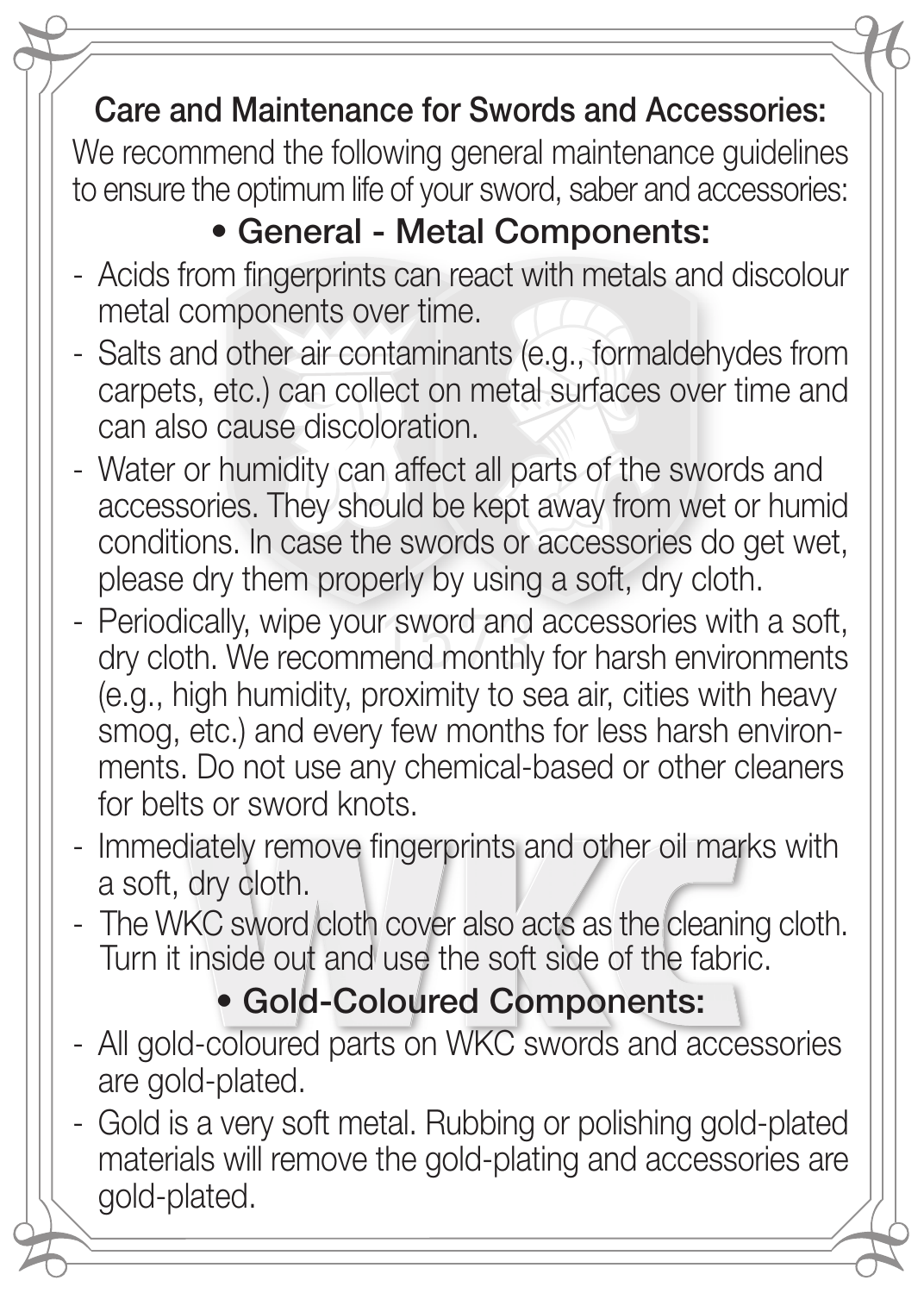- Do not use abrasive metal polishes, scouring pads or metal wool on any gold-coloured part.
- Use a soft dry cloth moistened with a common glass cleaner to remove any discolorations. Use the abrasive "ieweller" cloths only sparingly to remove any discolorations to avoid rubbing off the gold-plating.

## **• Blades:**

- **Stainless Steel and Nickel plated Carbon Steel Blades**
- Discolorations or minor scratches can be removed with a "jeweller" cloth or a mild metal polish like a silver polish.
- Remove all polish residue with the final wipe of a soft, dry cloth.
- Never use heavy abrasive polishes, scouring pads, or metal<br>wool as they will destroy the polished finish of the blade wool as they will destroy the polished finish of the blade.
- Avoid contact with acidic or alkaline substances as either may chemically react with metals in the stainless steel.

## **• High Carbon Steel Blades:**

- High Carbon steel that is not protected by a nickel layer, grease or oil will eventually rust.
- You need to maintain the blade like a rifle; use gun-oil or grease to oil your sword.
- Always remove fingerprints instantly with a soft, dry cloth.
- Do not store the blade in a steel scabbard for a long time, especially in a humid environment.
- Store in a dry area and apply oil or grease regularly; remove any old grease each time.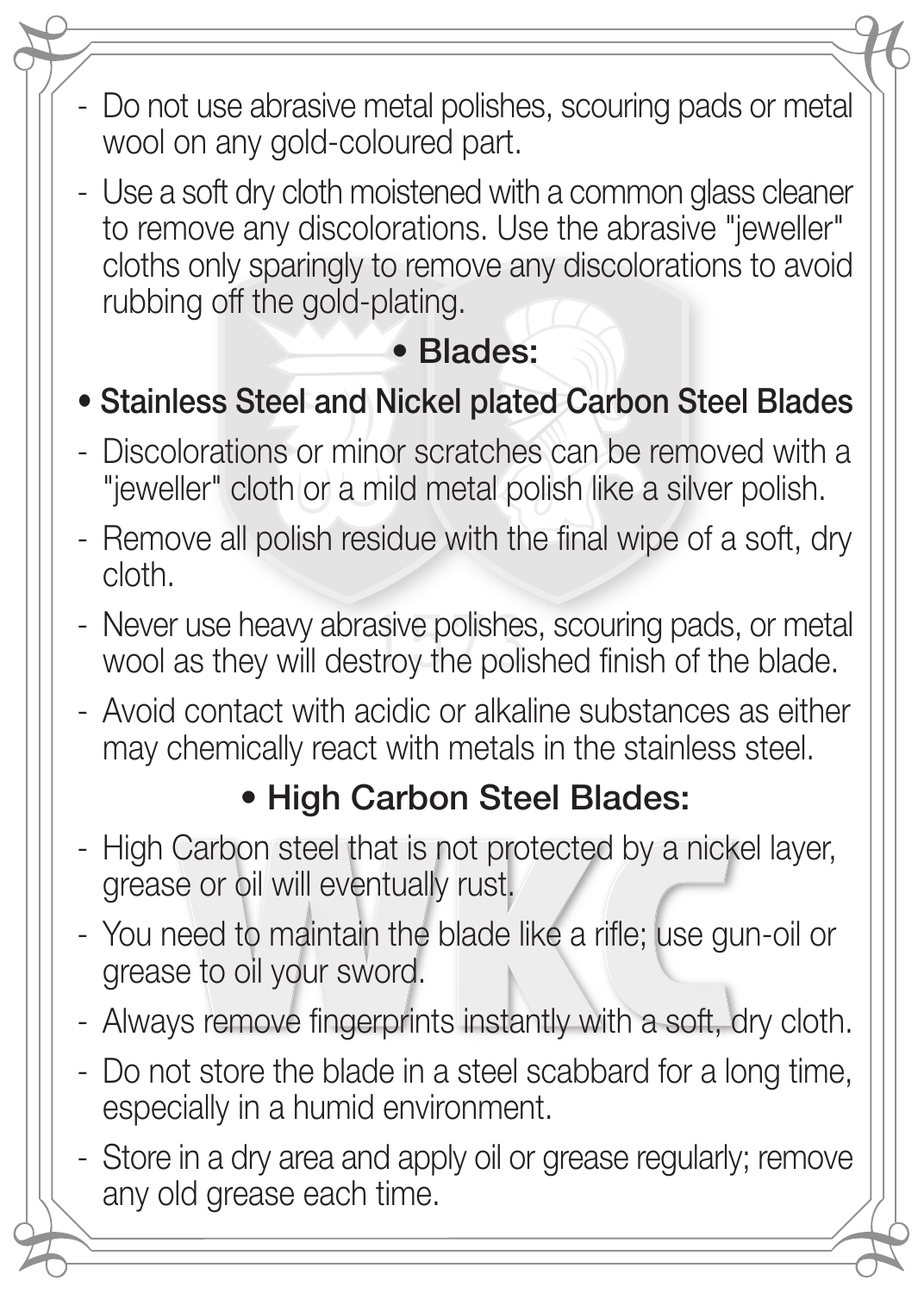## **• Scabbards:**

- Leather scabbards only require an occasional wipe with a cloth moistened with a clear household silicone spray polish.
- Scuff marks in the leather can usually be repaired or hidden with ordinary shoe polish. Make sure that the colour of the polish is the same as the colour of the leather.
- Maintain the steel scabbards as described above for

general metal components and stainless steel blades.

#### **• Accessories:**

We recommend monthly for harsh environments (e.g., high<br>humidity, proximity to sea air, cities with heavy smog, etc.) - Periodically, wipe your accessories with a soft, dry cloth. We recommend monthly for harsh environments (e.g., high and every few months for less harsh environments. Do not use any chemical-based or other cleaners for belts or sword knots

#### **• On-Going Care and Maintenance:**

- After each use, completely wipe the sword with a clean, dry cloth to remove fingerprints, perspiration, and any residue.
- All ferrous materials, including "stainless" steel will rust to varying degrees if not maintained after prolonged exposure to the elements.
- Whether displaying or storing your sword, periodically clean and wipe your sword and metal scabbards with a lightly oiled cloth to protect your sword.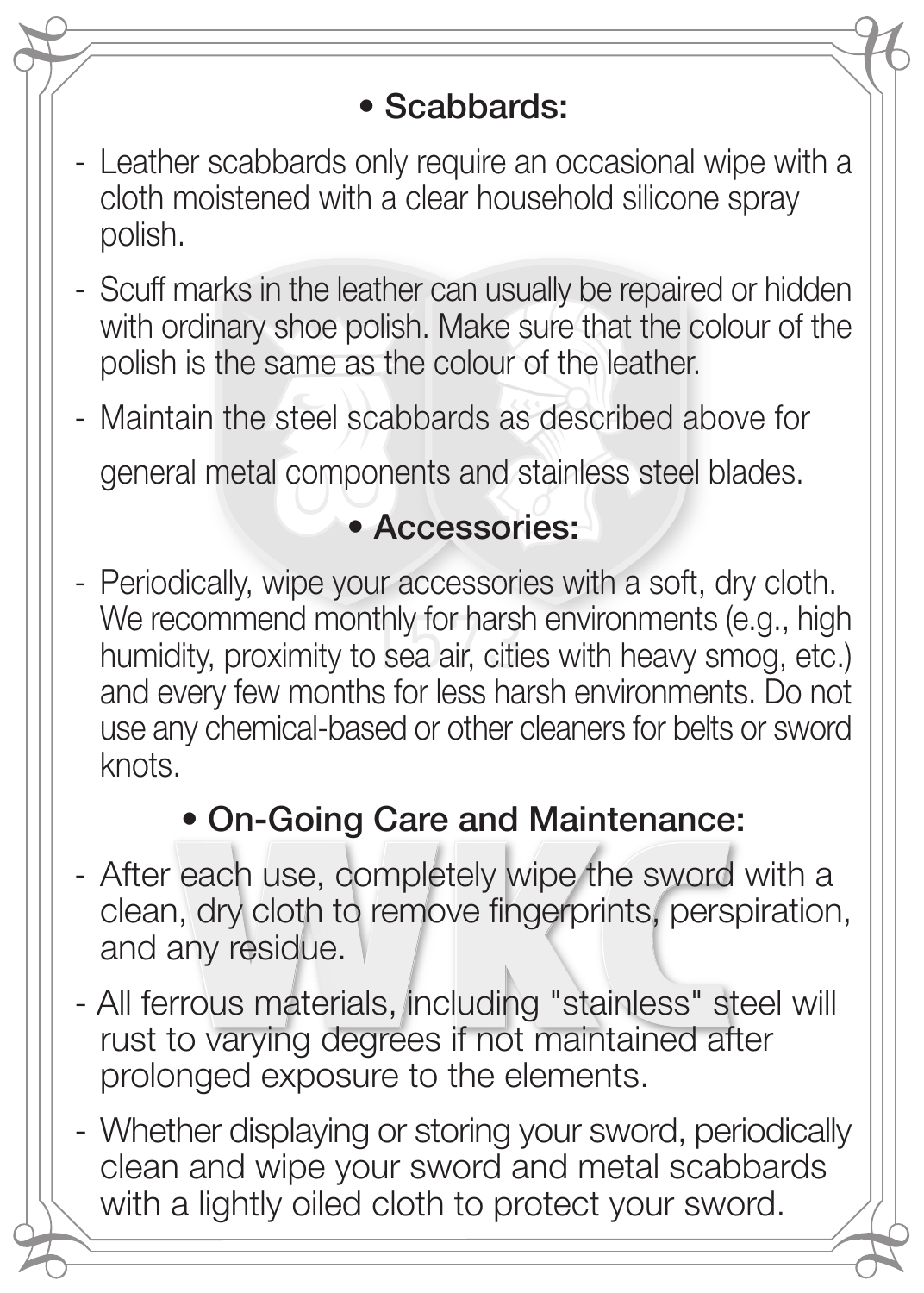- Please do not store the sword or accessories in the vacuum plastic bag included in the package in wet, humid or hot surroundings.
- We recommend storing the sword unsheathed from the scabbard if storing for prolonged periods of time.
- If shipping or transporting your sword by air, securely wrap the sword in plastic to minimize condensation on the cool sword surfaces as the sword moves from the cooler high altitudes.

# **• Ceremonial Use and Safety:**

- WKC swords and sabers are intended for ceremonial use only.
- Blade tips are relatively sharp; exercise care during use.
- The blades are not designed for impact and "fighting." While forged, tempered, and designed for flexibility and durability, ceremonial blades lack the toughness to withstand the heavy impact of "blade-to-blade" contact.
- Do not use ceremonial swords for re-enactment fighting.
- Horseplay may result in damage to the sword or, worse yet, personal injury.
- Sword and saber manual of arms is a developed and practiced skill. Do not be flamboyant when handling a drawn sword.
- Children tend to have a natural fascination with swords and often mistake a ceremonial sword for a weapon. Supervise children closely and know that the misuse of a sword can be dangerous.